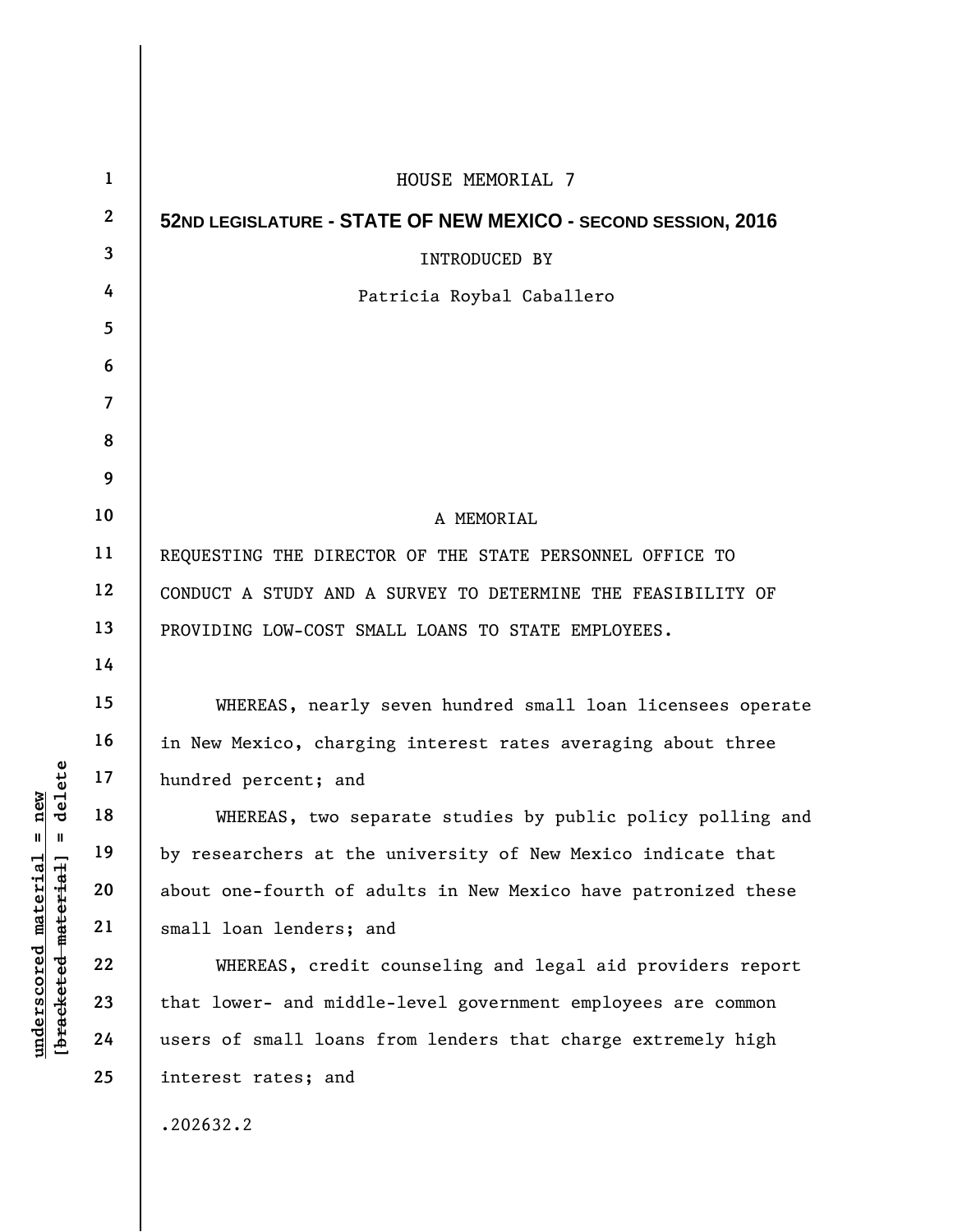WHEREAS, surveys of local government workers by the city of Las Cruces and Dona Ana county confirm that about twenty percent of their employees use high-interest small loan services; and

WHEREAS, employers in at least five states, including banks and municipalities, have successfully offered affordable small loan services through employee benefits packages; and

WHEREAS, these turnkey small loan services offered as employee benefits save consumers an average of two hundred thirty dollars (\$230) per month in finance fees on a onethousand-dollar (\$1,000) loan; and

WHEREAS, employee-benefit small loan program vendors provide reporting to build credit scores that most small lenders ignore; and

WHEREAS, these employee-benefit small loan programs do not require employers to provide loan capital or assume loan loss risk; and

WHEREAS, employee-benefit small loan programs provide loans without a credit check and provide quick access to funds in the same way that small loan stores do, yet employee-benefit small loan programs have default rates of only one to two percent; and

WHEREAS, these employee-benefit small loan programs can be provided at little or no cost to the state of New Mexico; and

WHEREAS, easing financial pressures at home can improve an .202632.2  $- 2 -$ 

 $b$ racketed material] = delete **[bracketed material] = delete**  $underscored material = new$ **underscored material = new**

**1** 

**2** 

**3** 

**4** 

**5** 

**6** 

**7** 

**8** 

**9** 

**10** 

**11** 

**12** 

**13** 

**14** 

**15** 

**16** 

**17** 

**18** 

**19** 

**20** 

**21** 

**22** 

**23** 

**24** 

**25**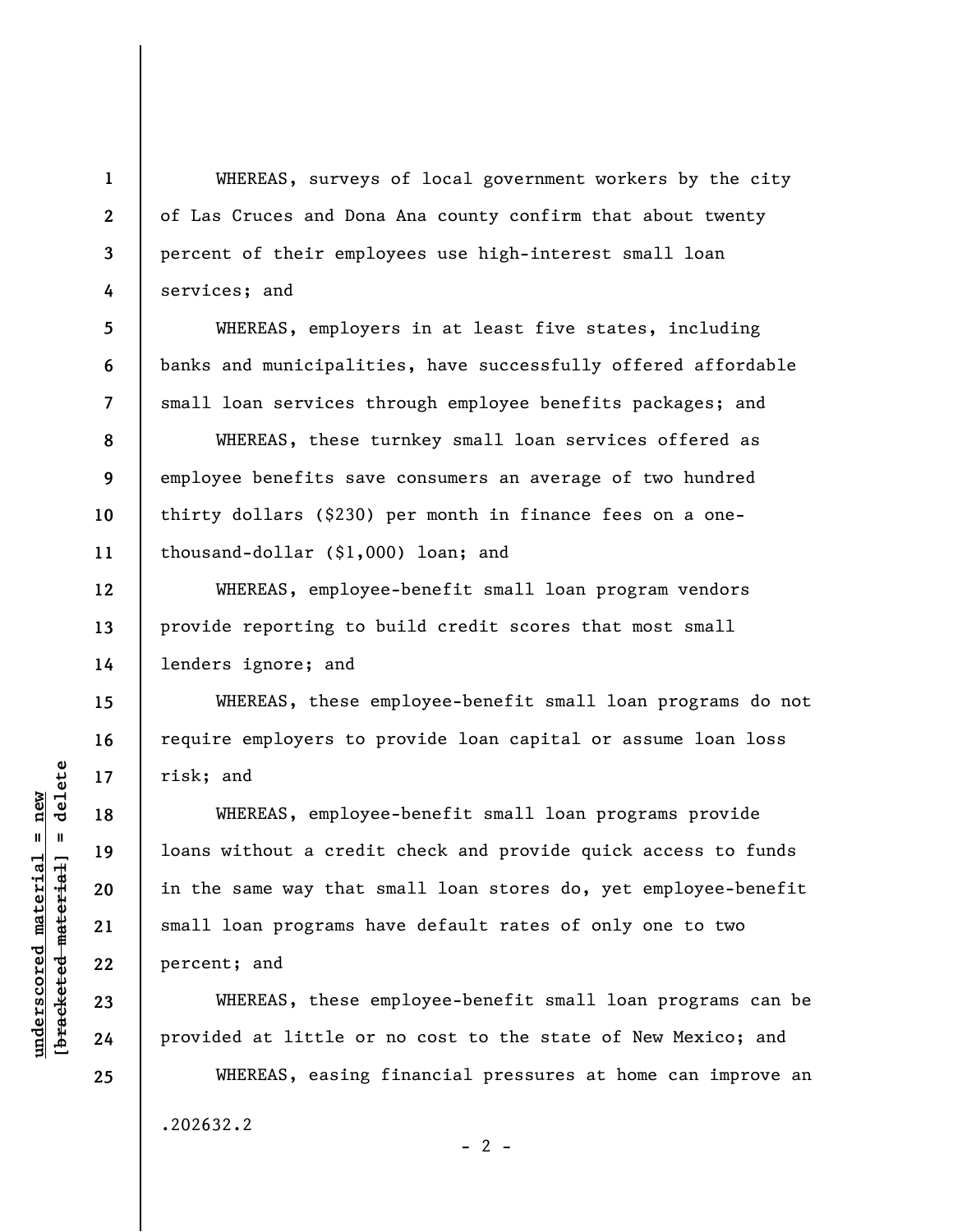**1 2**  employee's personal life and result in more focused and productive performance in the workplace; and

WHEREAS, it is in the best interests of the state of New Mexico that its employees be provided with the most attractive, cost-effective benefits package possible in order to attract and keep employees of the highest quality;

**7 8 9 10 11**  NOW, THEREFORE, BE IT RESOLVED BY THE HOUSE OF REPRESENTATIVES OF THE STATE OF NEW MEXICO that the director of the state personnel office be requested to conduct a poll of all state employees using an electronic-mail survey to learn the following:

**12 13**  A. how many state employees use loans from small loan licensees and internet sources;

B. how often state employees use these small loan licensees;

C. the identity of the small loan licensees that state employees use; and

D. whether the state employees surveyed would like to have a low-cost small loan program available as an employee benefit; and

BE IT FURTHER RESOLVED that the director of the state personnel office be requested to study the feasibility of including a low-cost loan program among state employee benefits, identifying those small loan programs that have served at least three public sector employers and the

 $-3 -$ 

.202632.2

 $\frac{1}{2}$  intereted material = delete **[bracketed material] = delete**  $underscored material = new$ **underscored material = new**

**3** 

**4** 

**5** 

**6** 

**14** 

**15** 

**16** 

**17** 

**18** 

**19** 

**20** 

**21** 

**22** 

**23** 

**24** 

**25**